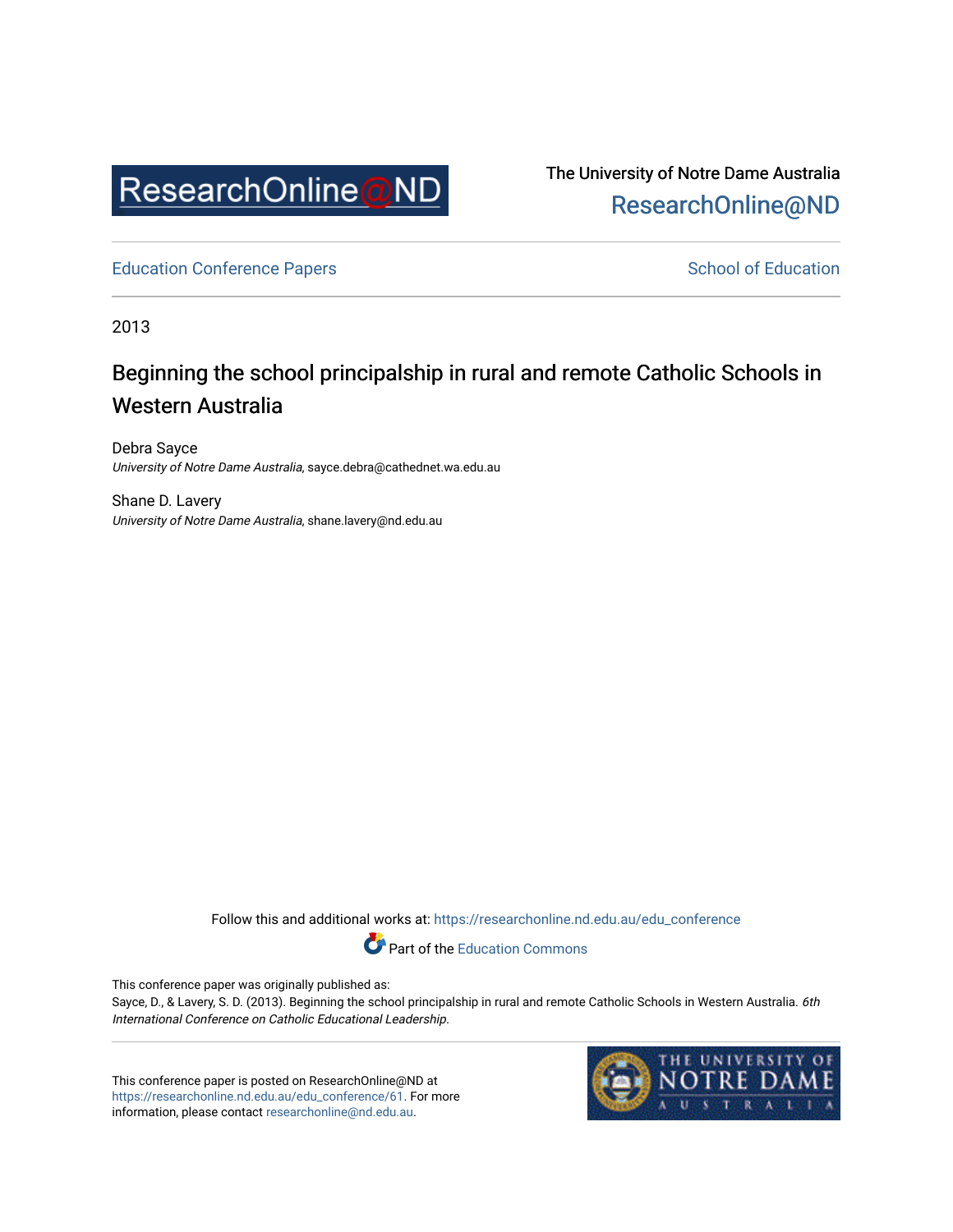### **BEGINNING THE SCHOOL PRINCIPALSHIP IN RURAL AND REMOTE CATHOLIC SCHOOLS IN WESTERN AUSTRALIA**

# **INTRODUCTION**

The role of school principal has become inextricably linked with educational reform and accountability (Moller, 2009; Crow, 2006; Fullan, 2004). The challenge confronting principals in contemporary times is balancing the interplay of accountabilities and reforms with the core business of school principalship namely leading learning and teaching. It is well documented that successful student learning outcomes require strong leadership and quality teaching (Hallinger & Huber, 2012; Robinson, 2007). It is the balancing act of meeting these external demands with the intrinsic motivation of leading a school that confronts school principals. Even more so, the beginning principal, in addition to navigating a school community through reforms and driving learning and teaching has to deal with the newness to the leadership position *per se*. Further compounding these features of school leadership for a new principal is the context of principalship in rural and remote schools. This paper presents from research examining the professional and personal needs of beginning school principals appointed to Catholic rural or remote schools in Western Australia from 2003 – 2007. This paper initially describes features of rural and remote schooling. Literature is explored pertaining to beginning principalship within these types of school. The research methodology underpinning the research is then outlined. The findings of the study are subsequently presented followed by a discussion of the data. The paper concludes with a list of recommendations for consideration.

### **FEATURES OF RURAL AND REMOTE SCHOOLING**

The Australian Curriculum Assessment and Reporting Authority (ACARA) draws from the Australian Bureau of Statistics to provide four categories of geographic location to describe school location. These four categories are metropolitan, provincial, remote or very remote (ACARA, 2012). Metropolitan locations are considered areas in each State or Territory within close proximity to its capital city; provincial is an administration division within a State; remote is an area considered spatially distant from the capital city of that State or Territory; and very remote is an area considered spatially very distant from the capital city. It is also noted that the more distant a school is from large regional and metropolitan centres, the smaller the size of the school. Small schools which typify remote and very remote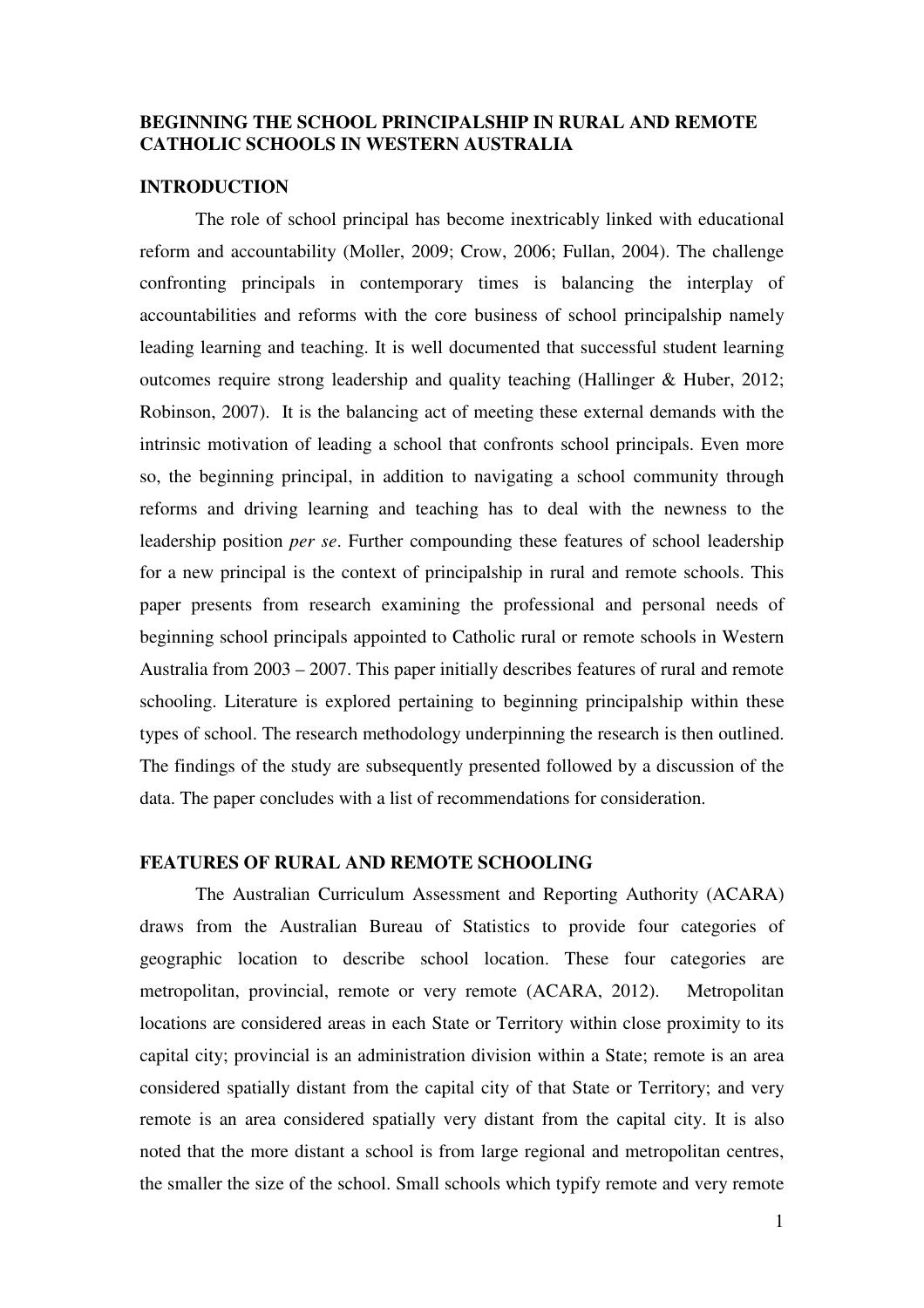schools range from 1-100 student enrolments (Wallace & Boylan, 2007). Catholic education in Western Australia utilises these geolocations descriptions with regards to its schools. For the purposes of this paper, the term 'rural' will include schools designated as provincial and remote locations described in the ACARA geolocations (ACARA, 2012). The term 'remote' will describe those school designated as very remote geolocations (ACARA, 2012).

 There are significant issues confronting rural and remote regions in Australia that noticeably impact on the school community and therefore, the school principalship. These issues include: rural communities experiencing social and economic decline with famers facing extreme hardship due to unreliable climate, market volatility on primary produce and global competition. Moreover, the relocation of commercial activities out of the rural community has created unemployment and the migration of rural workers to cities and mining regions for work (Wallace & Boylan, 2010). These issues are further exacerbated in remote indigenous communities where there tends to be "chronic social and economic disadvantages" (Wildy & Clarke, 2012, p.65).

In addition to this description is the trend in student results for rural and remote locations from the National Assessment Program - Literacy and Numeracy (NAPLAN) in Years 3, 5, 7 and 9. According to the 2012 NAPLAN data, results from highest to the lowest in all areas of literacy and numeracy are as follows: metropolitan, rural and then remote (ACARA, 2012). Whilst there are some minor variations noted, the overall picture in national testing suggests a disadvantage due to geolocations with metropolitan students consistently outperforming students in rural and remote locations (Anderson, et al., 2010; Wildy, Clarke & Elkin 2010). More specifically, in rural and remote schooling where there is high Aboriginal student populations, on average, "students experience lower participation, attainment and learning outcomes compared to students in non-remote locations" (Western Australian Department of Education, 2011, p.iv).

### **LITERATURE REVIEW**

Typically, a principal's first appointment is within the rural or remote geolocations (Murdoch & Schiller, 2002; Clarke, Wildy & Pepper, 2007; Ewington,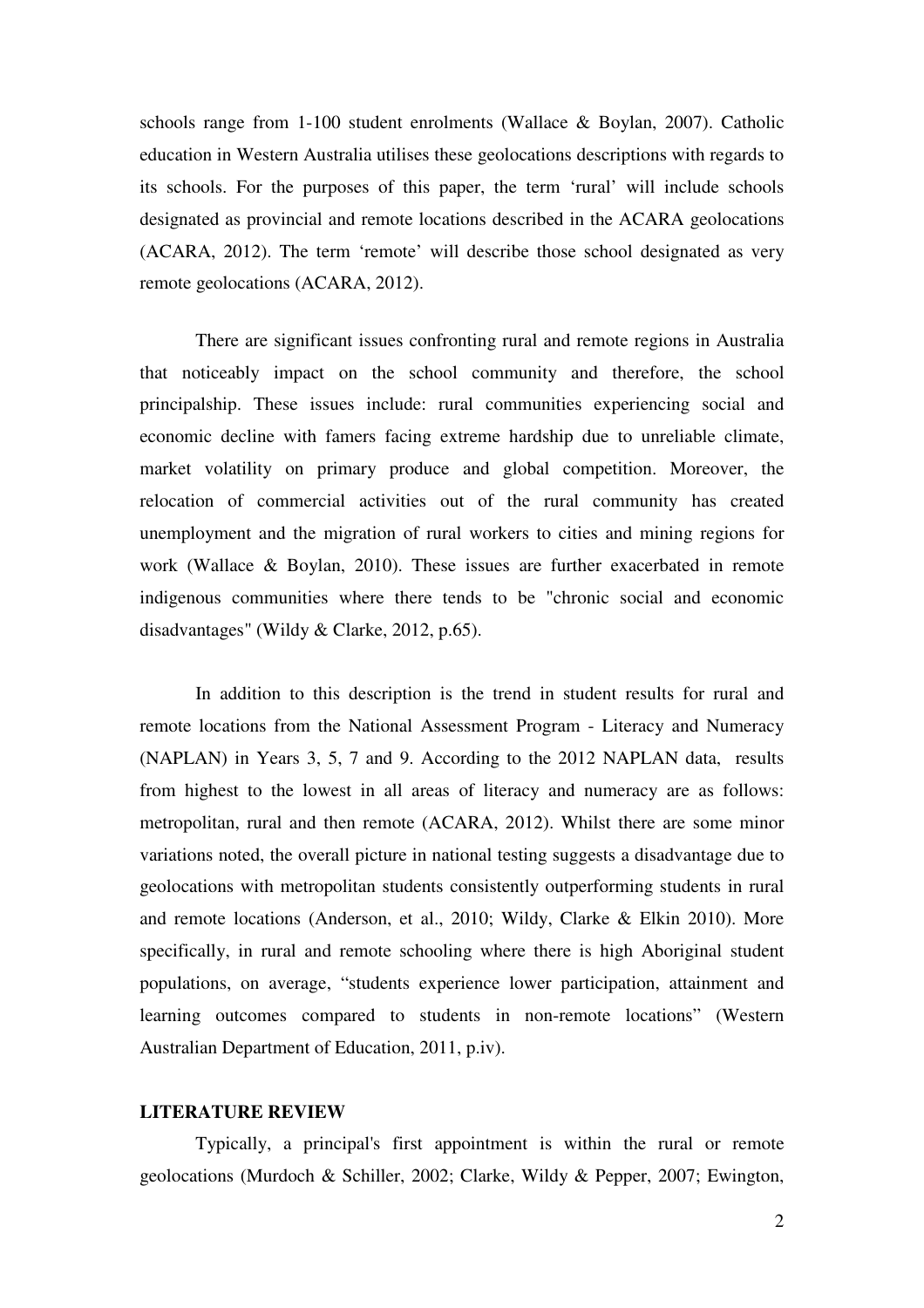Mulford, Kendall, Edmunds, Kendall & Simms, 2008). The inexperience at this level of leadership in any school and in particular in rural or remote school requires considerable attention. It is well documented that beginning principals are required to deal with a broad curriculum, national testing, multi age classes, limited resources and funding, inexperienced teachers and community demands (Clarke & Stevens, 2009; Anderson, et al., 2010; Murdoch & Schiller, 2002). Pietsch and Williamson (2009), suggest that there is an "intensification of workload" for principals as they contend with these many demands and these impacts significantly in their ability to lead the school (p. 3).

The technical and managerial skills required to lead a school community are broad and demanding (Daresh, 2006). Daresh (2006) suggests that the technical and managerial areas which the beginning principal must contend with include staffing, financial management, school site maintenance and development, resourcing and pedagogy. Pietsch and Williamson (2009) describe these areas as "exogenous pressures", pressures that compete with one another and are influenced by one another. In addition, Pietsch and Williamson suggest that in rural and remote schooling, these areas are magnified greatly due to the staffing component being typically small in size, generally inexperienced and with limited leadership experience.

 In addition to the above challenges, the beginning principal's professional development is often limited. Researchers have noted that key hurdles to access professional development are school location and appropriate professional learning to their school context (Wildy & Clarke, 2012; Lock, Budgen, Lunay & Grace, 2012). Depending on the location of the school, accessibility to quality professional development can be limited. The more remote a location, the more expensive and challenging it is to bring the professional development to the school. Equally, travelling from the school to professional learning events can be financially prohibitive (Lock et al, 2012). Another important component to the beginning principal's professional development is interaction with peer principals. Compounding the access to professional learning, rural and remote principals can be isolated from peer networks and professional support (Clarke & Stevens, 2009). Further, professional learning opportunities need to be contextualized to the needs of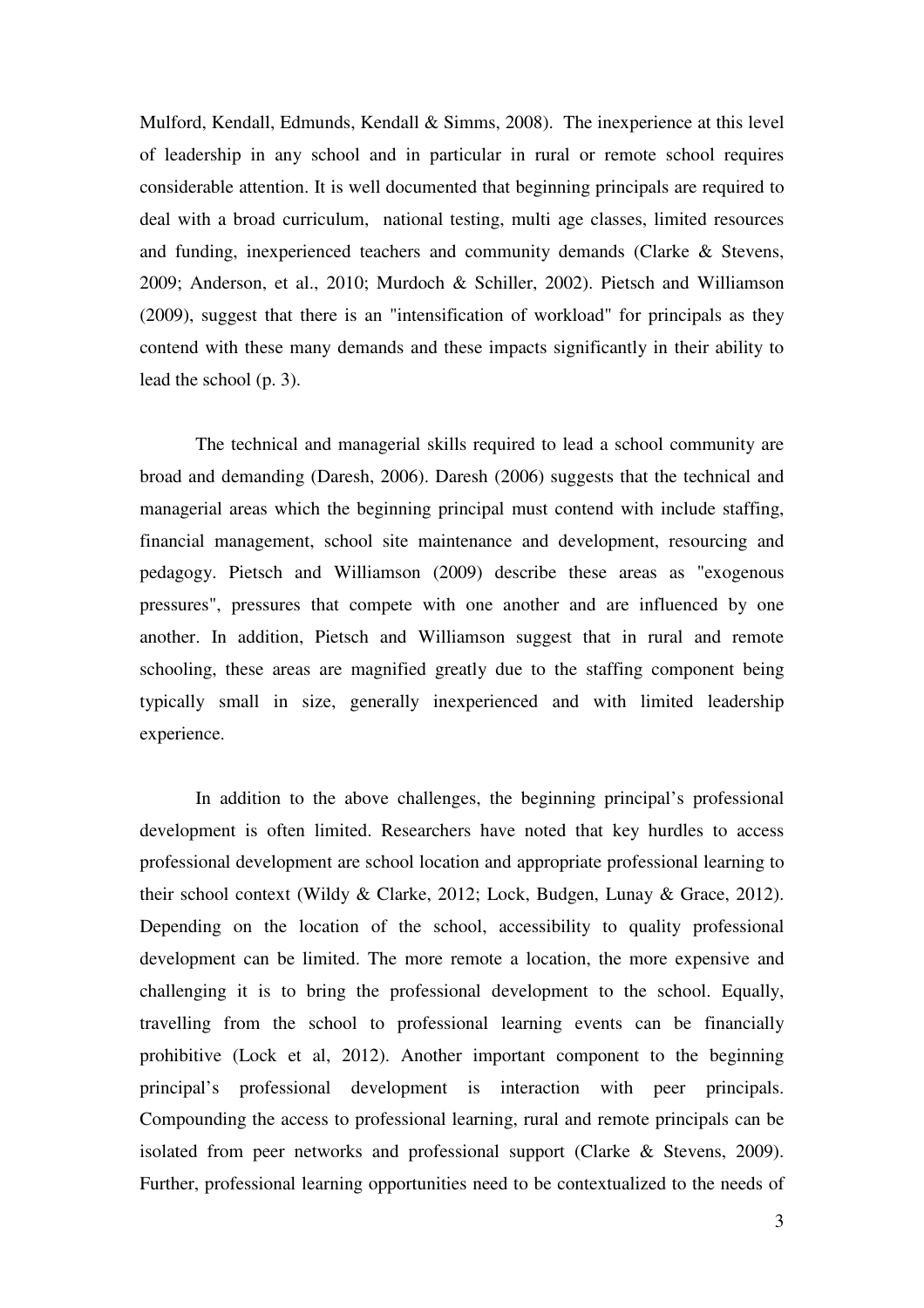the particular school. Remote schooling, particularly with high levels of indigenous student populations require culturally sensitive and appropriate professional development attune to the particular context (Western Australia Depart of Education, 2011).

 Key to the professional development of the beginning principal is their relationships with their colleagues. Mentoring new leaders with experienced, successful and committed principals is viewed as an effective means of supporting the new principal (Crow, 2006; O'Mahony & Matthews, 2006). O'Mahony and Matthews (2006), report on the benefits of mentoring new principals. These benefits include reduced feelings of isolation, reduced stress and frustration, opportunity to be more reflective, increased learning rates, professional growth and improved problem solving skills (p.18). In addition to the professional growth of the beginning principal, the mentor provides the beginning principal with an entrée into the principal association that forms the new leader into an understanding of the leadership culture (Crow, 2006; Southworth, 1995).

 Increasingly, literature points to rural and remote schools being generally undifferentiated from their large metropolitan counterparts (Starr &White, 2008; Wildy & Clark, 2012). Whilst the desire for the end result of a student's time in any type of schooling environment might be success and post school opportunities, the accountabilities and expectations by educational authorities place the same accountabilities and expectations on rural and remote principals as for principals in metropolitan schools (Wildy & Clark, 2012; Clarke & Stevens, 2009). Murdoch and Schiller (2002) argue that the principal's role in small schools is considered a 'scaled down version' of larger schools by educational authorities (p.1). This imputes that the resources available to lead a school in rural and remote area are equal to metropolitan schools; however, this situation is not the case. With limited leadership roles within the school and a small staff that are typically inexperienced, there are restricted opportunities for delegation and meeting the external administrative demands. These complexities add to the principal's responsibilities and increased workload. Wallace and Boylan (2007), recommend that rather than view education from a one size fits all approach, that policy and decision makers consider a 'rural (remote) lens' when considering rural and remote schooling. Essentially Wallace and Boylan suggest: "…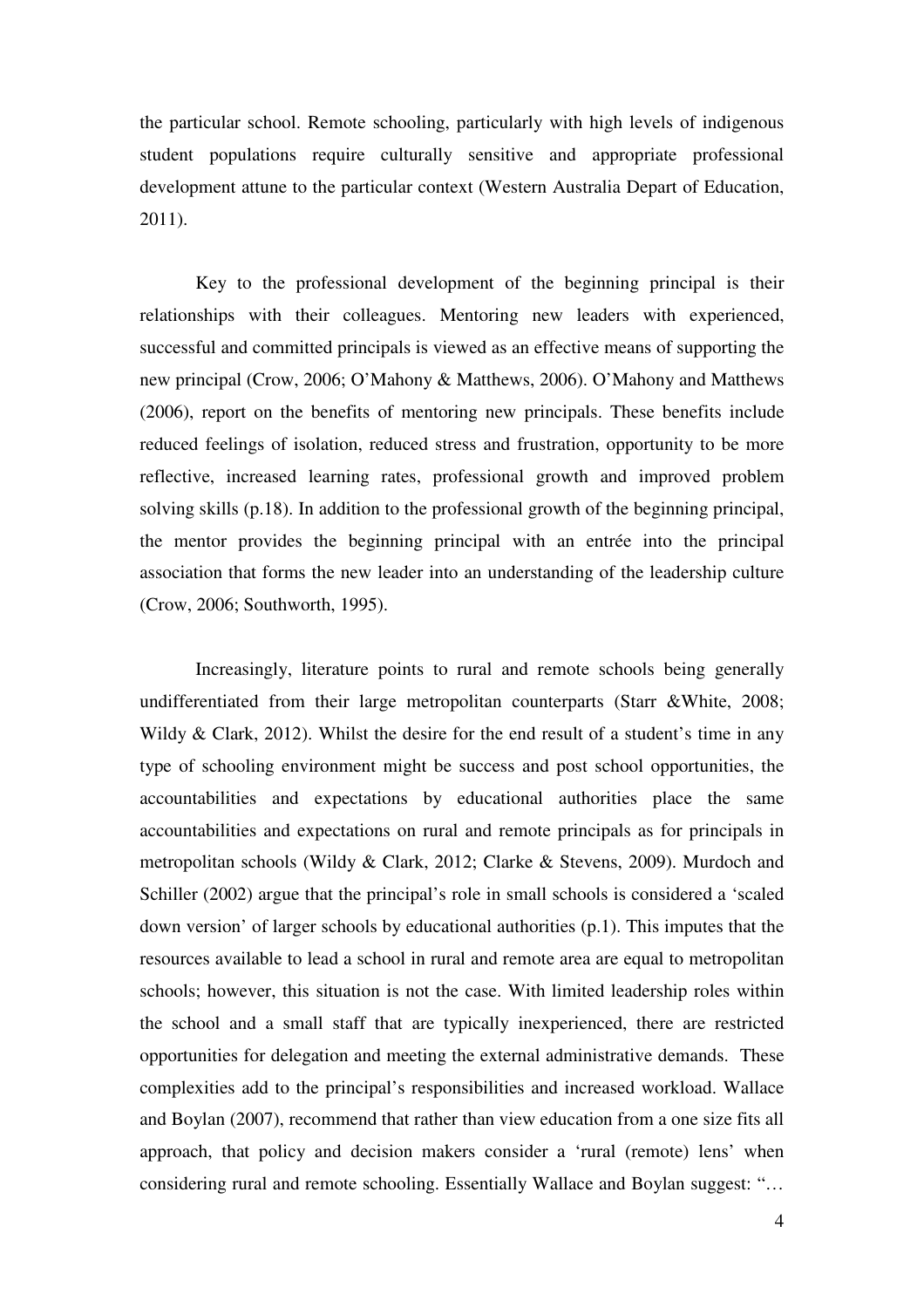it involves a reversal of thinking – to begin in rural (and remote) places, looking outward for policy rather than reacting to policy developed in other places and times…" (p. 4).

The influence and presence of the school within a rural and remote community is widespread and generally considered as a positive sign for that community (Wildy & Clarke, 2012; Starr & White, 2008; Anderson, et. al., 2010). The influence of the community on the school and hence, the principalship is equally significant. There are 'tacit' rules and expectations placed upon the school principal that require the principal to be contextually literate (Clarke & Stevens, 2009; Wallace & Boylan, 2007, Halsey, 2011). Some researchers suggest that rural and remote communities can be parochial and conservative by nature (Halsey, 2011; Wallace & Boylan, 2007; Clarke & Stevens, 2009). The principal is required to navigate his or her relationships with the local community mindful of his/her professional and communal responsibilities. The high visibility of the principal within the community can also demand more participation of the principal within community affairs. For the beginning principal this participation can be problematic due to the workload demand of leading the school (Wildy & Clarke, 2012). Principals need to develop strategies to negotiate and create boundaries with regards to participating in the broader community (Halsey, 2011).

 Clarke and Stevens (2009) indicate that the potential public and private life of rural and remote principals require careful attention by the principals themselves, the communities in which the live and the education system which has appointed them. Professional, social and personal isolation encountered by individuals can significantly impact on the professional life and personal wellbeing of the beginning principal (Clarke & Stevens, 2009; Pietsch & Williamson, 2009). Halsey (2011) describes the principal's personal and social life as one akin to living in a 'fishbowl' (p.9). This type of experience can be deleterious to beginning principals, particularly as their performance in the role can be openly surveyed by the community.

### **METHODOLOGY**

This research into the experiences of beginning principals in rural and remote Catholic school principals in Western Australia was interpretive in nature, and used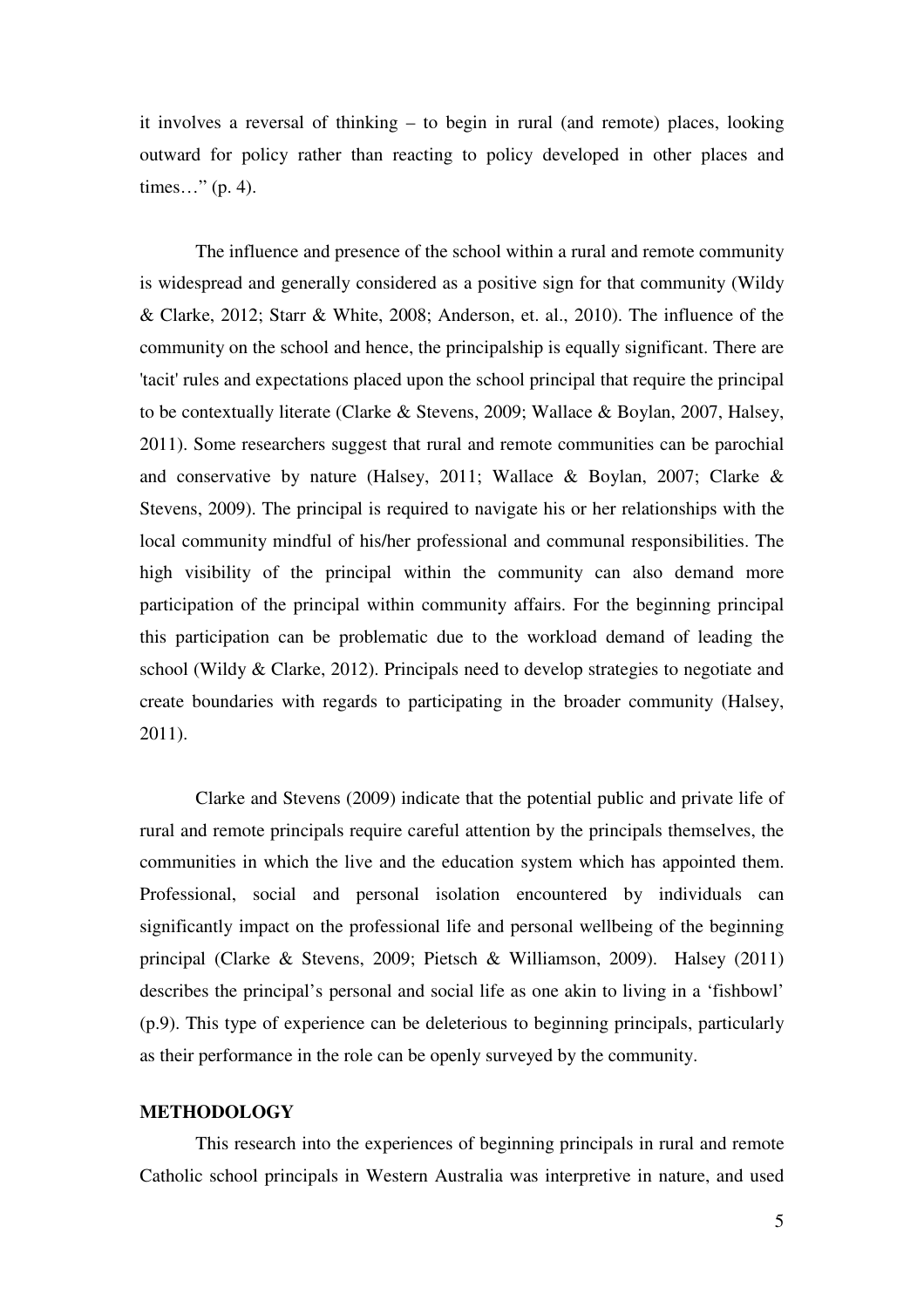two qualitative research methods to collect data: semi-structured interviewing and researcher-generated field notes. First time principals appointed between 2003 and 2007 were invited into the study. From a potential cohort of 20 principals, eight elected to participate. Three of the principals were situated in the remote zoned schools (Broome Diocese); and five in the rural zoned schools: three in the Bunbury Diocese and two in the Geraldton Dioceses. Table 1 provides an outline of the principals and their schools geolocations. Figure 1 situates the diocesan locations on a map of Western Australia.

### Table 1

|  |  | Profile of the Principals according to geolocations |
|--|--|-----------------------------------------------------|
|  |  |                                                     |

| <b>Gender</b> | <b>Remote</b> | <b>Rural</b> | <b>Total</b> |
|---------------|---------------|--------------|--------------|
| <b>Female</b> |               |              |              |
| <b>Male</b>   |               |              |              |
| <b>Total</b>  |               |              |              |

 Each principal participated in an hour-long semi-structured interview. Where possible, the interviews were conducted in the principal's work place to ensure a more genial and non-disruptive atmosphere. However, two principals of remote schools were visiting Perth and decided that it was convenient for them to be interviewed at one of the researcher's work places. The use of an interview guide (Hennick, Hutter & Bailey, 2011) ensured that there was consistency in the interview process. The questions in the interview guide were based on the four areas by which Catholic school principals are appointed to the role. These areas of leadership are theological, pastoral, educational and administrative (CEOWA, 2000). With the permission of the participants, each interview was audio-recorded and transcribed to ensure the accuracy of the data collection and to allow a thorough examination of what was said (Bryman, 2008). Transcriptions were made available to the interviewees, thus allowing verification of the information provided and clarification of any mooted points. Member checking, as this method is termed, is a necessary component of qualitative research adding to the credibility of the data (Stake, 2010; Bryman, 2008).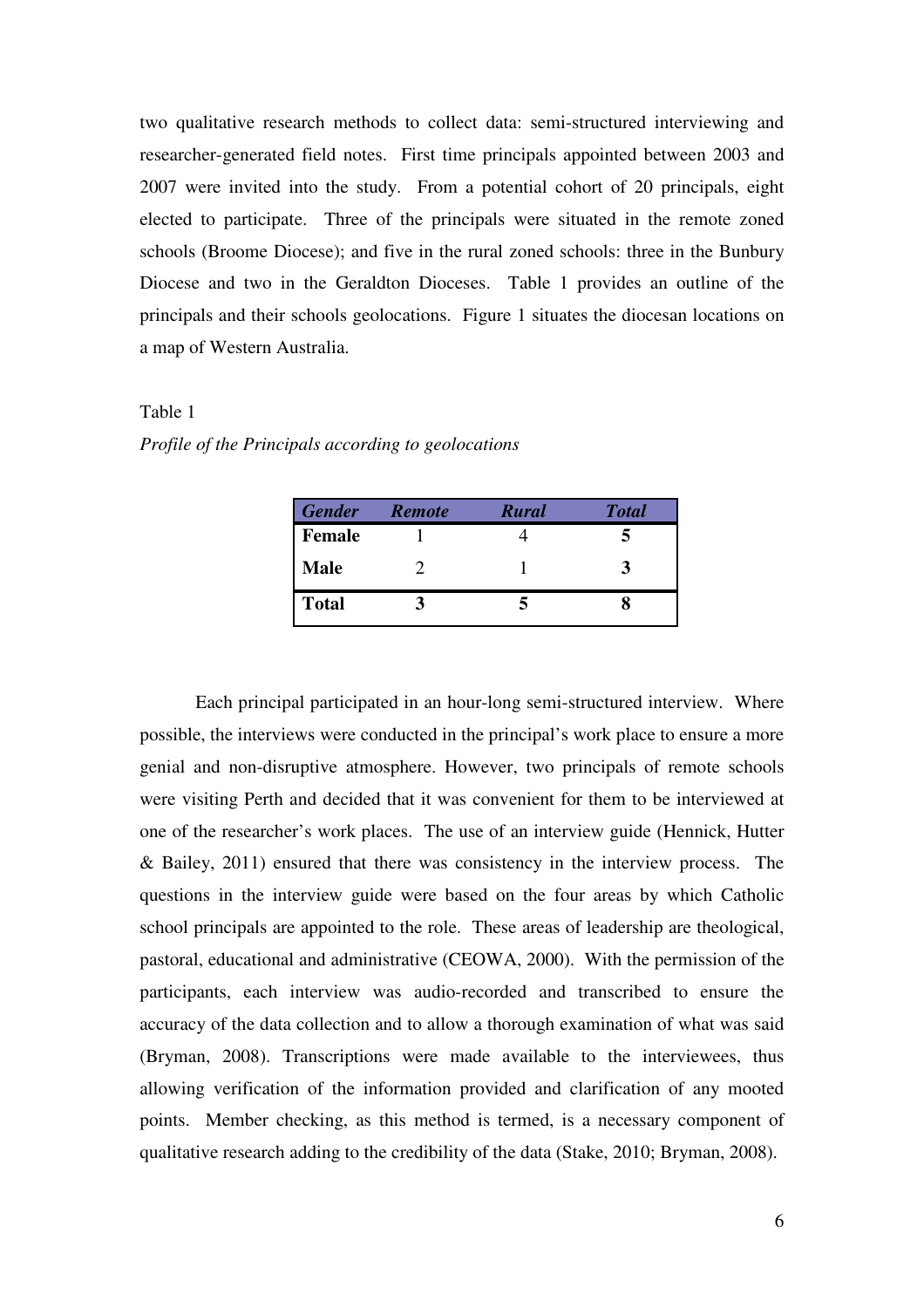

Figure 1: Diocesan and Archdiocesan locations in Western Australia

This research utilised Miles and Huberman's (1994) interactive model of data management and analysis. Miles and Huberman view analysis as consisting of three concurrent flows of activity: data reduction, data display and drawing and verification of data. These highly interactive and iterative processes occur before data collection begins, during the research design and planning phase, during data collection and post data collection. The findings from the research are presented under two headings: rural settings and remote settings.

# **FINDINGS Rural Settings**

A review of the responses from the five beginning rural principals indicated eight main themes. Three of these themes pertained to the technical and managerial skills of the principalship, in particular, administrative requirements of the role, school size and the handover process from the previous principal. All five rural principals found the administrative demands of the role extremely broad, quite challenging and seemingly endless. Their three main concerns related to staffing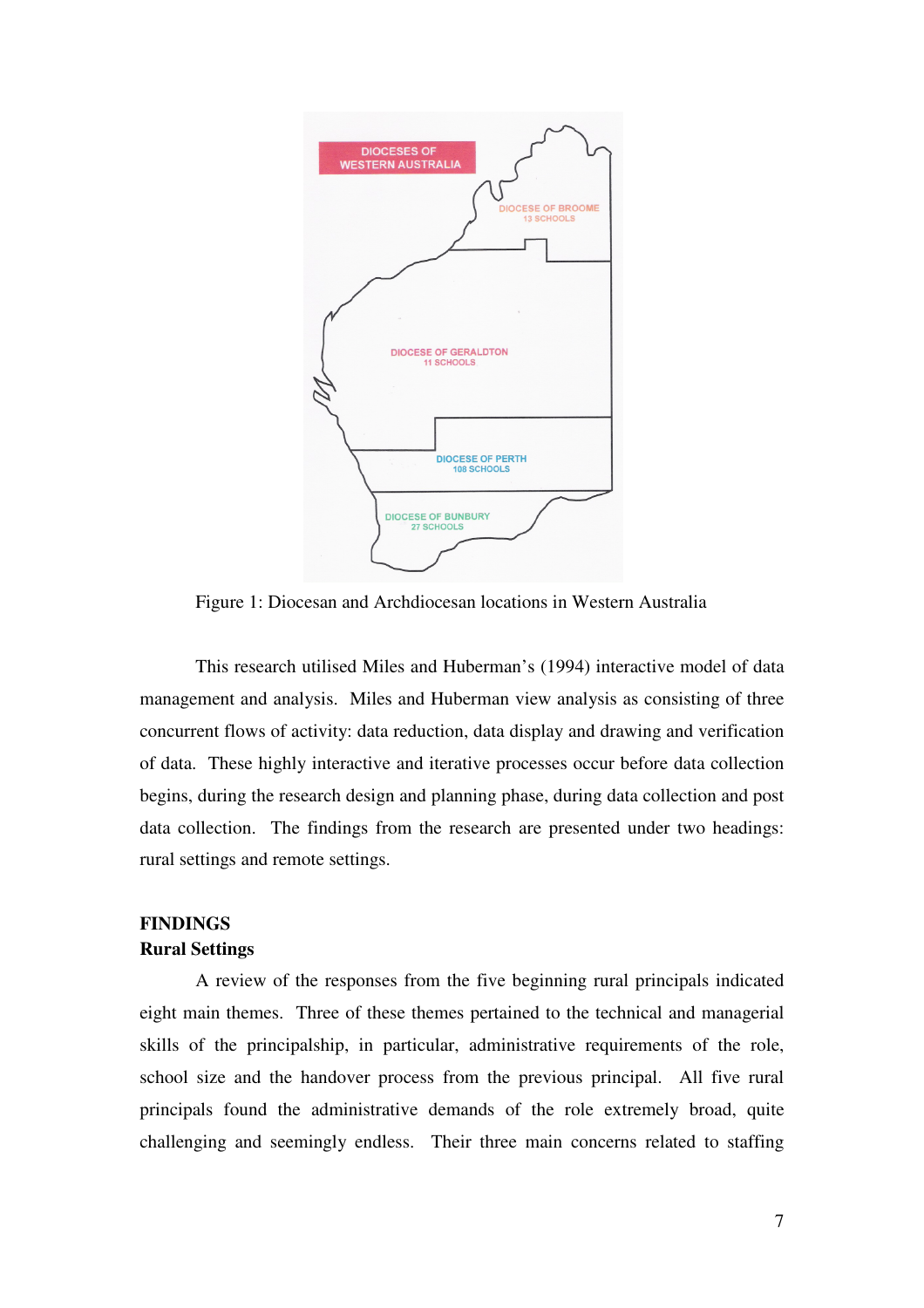issues, financial management and working with school boards. Attracting qualified, experienced Catholic staff was especially difficult for these beginning principals.

 Four of the beginning principals believed that the small size of the country school limited the scope of their role. Specifically, they felt keenly the absence of administrative support normally provided by an assistant principal. They believed that, as beginning principals, such an absence placed an undue demand on their time and confidence to perform the role. Further, all raised concerns over the handover process from the previous principal, remarking that often times the time was ill spent and pointless.

The five beginning rural principals also raised three themes with regard to cultural and personal relationships. These were collegial support, the nature of a small Catholic rural community and the role of the Catholic Education Office. All five beginning principals appreciated and acknowledged the need for peer support as they began their principalship. In particular, they recognized the benefits of being able to discuss issues with a peer principal. All remarked on the parochial nature of the small rural Catholic school community. For example, two of the beginning principals commented that they felt under the spotlight with regards to how they conducted themselves within the school and parish community. In addition, all acknowledged the importance of ongoing support that the Catholic Education Office provided newly appointed principals in rural areas.

The beginning rural principals highlighted two themes concerned with their own sense of self-identity: the feeling of isolation and loneliness, and the importance of resiliency. All commented on the professional isolation and the personal and social loneliness inherent in the role of principal in a rural school. Such isolation and loneliness, they believed, was acerbated by the fact that they were beginning principals. Three of the beginning principals also commented on the importance of being resilient, of being able to recover after experiencing setbacks. One, in particular, quickly realized that she needed to be courageous when she encountered an intensely difficult time.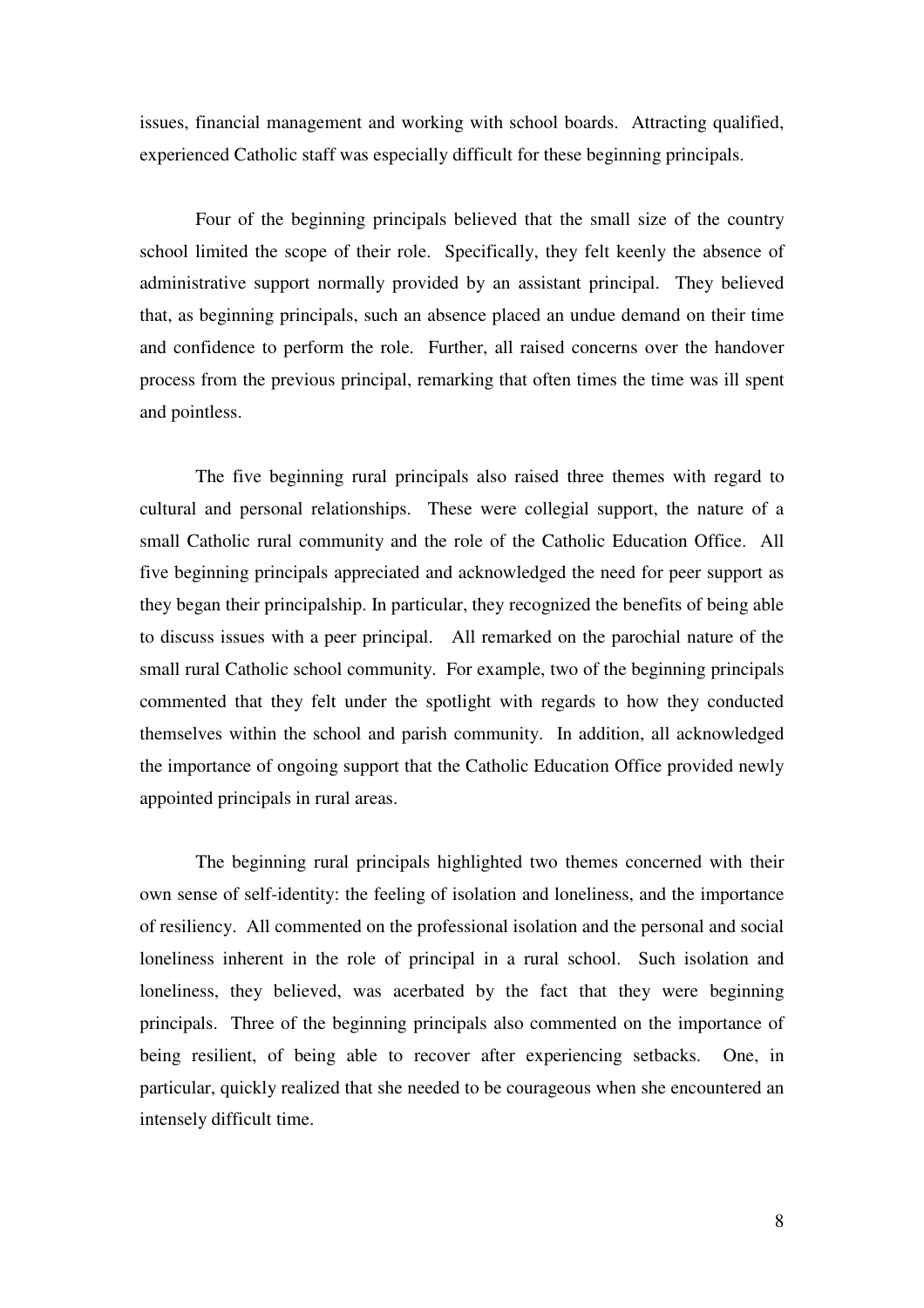### **Remote Settings**

A review of the responses from the three beginning remote principals indicated eight main themes. Two of these themes related to the technical and managerial skills of the principalship, specifically issues pertaining to staffing and concerns over educational outcomes for Aboriginal children. All three beginning principals commented on the challenges of recruiting and retaining Catholic teachers to work in remote locations. Limited applications were received for positions and typically staff in their three schools were inexperienced and had limited exposure to remote schooling. Further, all three beginning principals commented on the dire situation surrounding the education of Aboriginal children in remote schools. The two key issues they faced were a lack of attendance by Aboriginal children and the children's poor levels of literacy and numeracy.

The beginning remote principals raised three themes with regard to cultural and personal relationships. These were peer support, support from the Catholic Education Office, and issues relating to remote communities. All three recognized the importance and need of peer support. However, the remoteness of their schools' location limited face-to-face contact. In most cases interaction occurred through telephone conversations and email. All three beginning principals valued and acknowledged the support of the Catholic Education Office staff in the central and regional offices. However, as with their peers, most support came through phone conversations and email contact. Remote community issues focused predominately on the central role the Catholic school played in the remote community. All three principals saw their schools as "real focal points" for the community and as the representative of the Catholic school. Such issues impacted on their time and role.

The beginning remote principals highlighted three themes concerned with their own sense of self-identity: the notion of vocation, the importance of resiliency and concerns relating to loneliness. All three beginning principals saw their role in Catholic education as one of vocation. Each commented on his or her desire and commitment to serve as a leader of a Catholic school community, especially in a remote area. All three highlighted the critical need to be resilient in the face of the demanding role of their work, noting that at times they were totally stretched with the requirements of their leadership role. Finally, each of these beginning school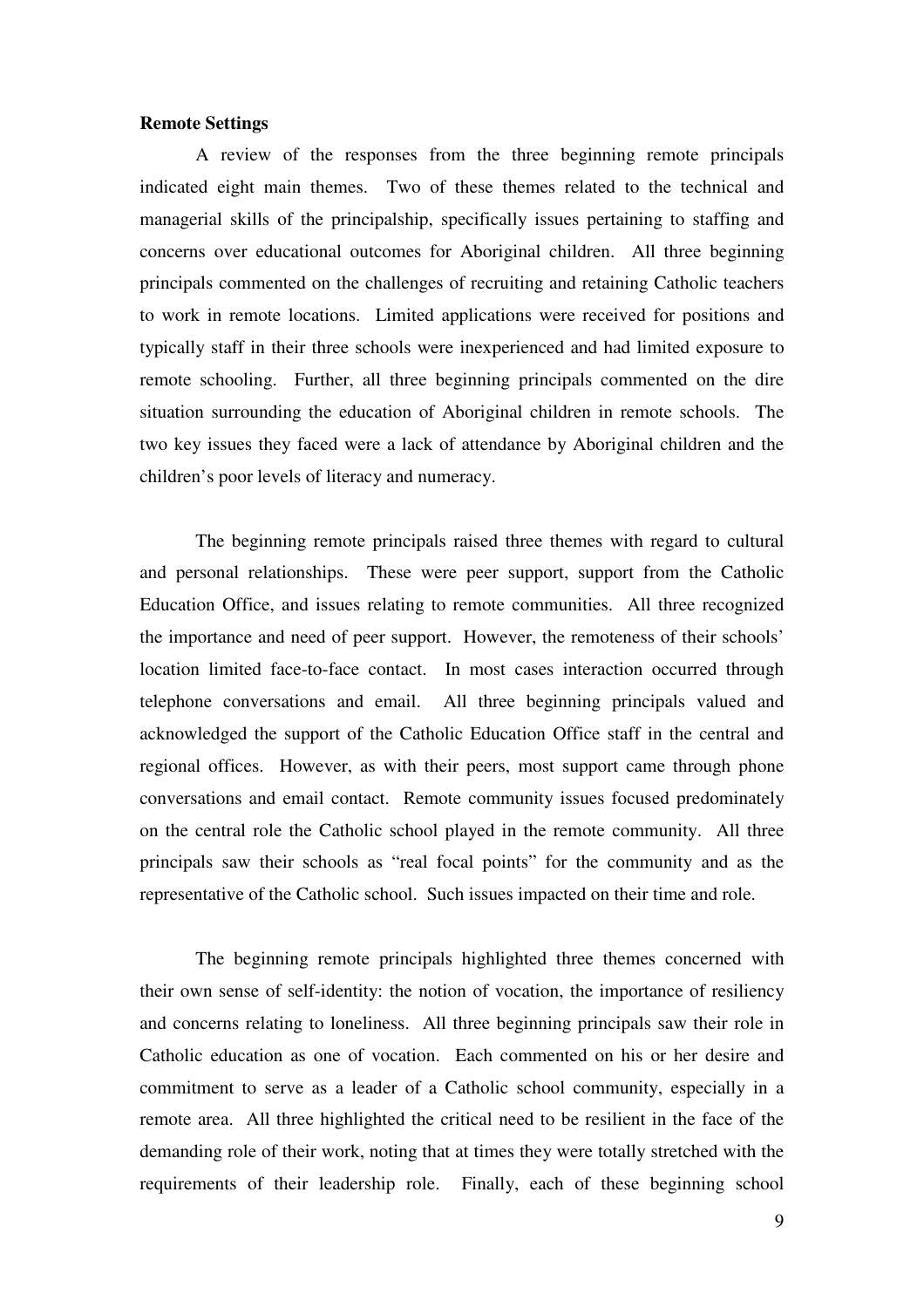principals experienced a strong sense of loneliness due largely to the remote location of the school. In particular, they commented on the professional, social and personal isolation inherent to their situation.

Table 2 presents a summary of the key themes reflected in the research on professional and personal needs of beginng principals in rural and remote settings in Catholic schools in Western Australia.

## Table 2

|                                     | <b>Rural Settings</b>                                                                                                                                                                                                                                                                                                                   | <b>Remote Settings</b>                                                                                                     |
|-------------------------------------|-----------------------------------------------------------------------------------------------------------------------------------------------------------------------------------------------------------------------------------------------------------------------------------------------------------------------------------------|----------------------------------------------------------------------------------------------------------------------------|
| <b>Professional</b><br><b>Needs</b> | <b>Technical and Managerial Skills</b><br>Administrative<br>$\mathbf{1}$ .<br>requirements<br>Staffing issues<br>$\overline{\phantom{a}}$<br>(inexperienced staff)<br>Financial management<br>Working with school<br>boards<br>School size<br>$2^{\circ}$<br>Limited leadership<br>support<br>Handover from previous<br>3.<br>principal | <b>Technical and Managerial Skills</b><br>Staffing concerns<br>1.<br>Educational outcomes for<br>2.<br>Aboriginal students |
|                                     | <b>Cultural and Social Relationships</b><br>4. Collegial support<br>5. Professional isolation<br>CEOWA support<br>6.                                                                                                                                                                                                                    | <b>Cultural and Social Relationships</b><br>3. Collegial support<br>Professional isolation<br>4.<br>5. CEOWA support       |
| <b>Personal Needs</b>               | Self Identity<br>Loneliness and isolation<br>7.<br>8.<br>Resiliency                                                                                                                                                                                                                                                                     | Self Identity<br>Loneliness and Isolation<br>6.<br>7.<br>Vocation<br>8.<br>Resiliency                                      |

*Summary of key themes*

## **DISCUSSION**

 The qualitative data gathered from the researcher generated field notes and interviews of the eight rural and remote beginning principals revealed four common professional needs. Within the key area of technical and managerial skills, all beginning principals highlighted the professional concern over attracting appropriate staff for their schools. This situation appeared especially difficult for beginning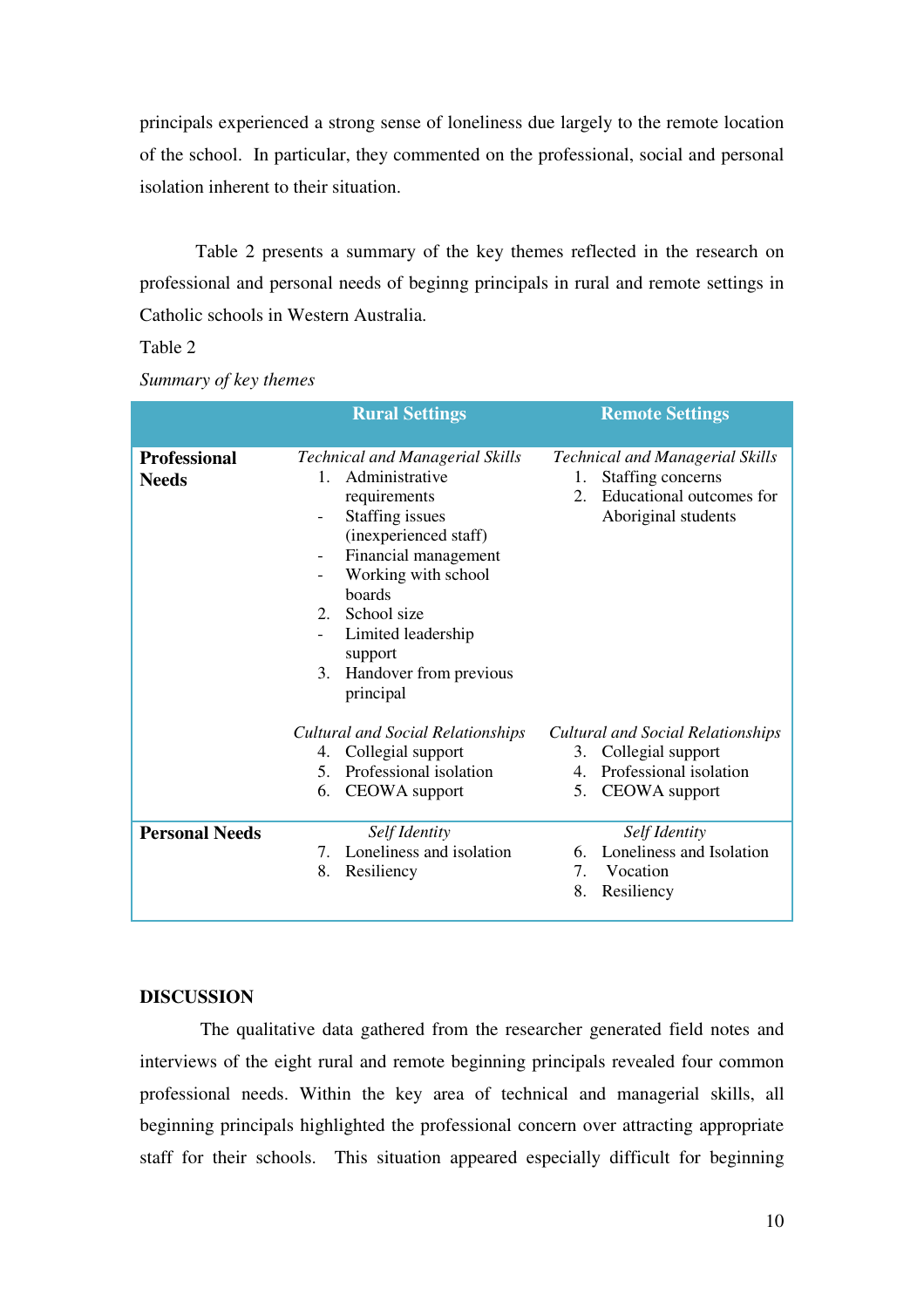principals in remote areas. Three further common professional needs centred on cultural and social relationships. All eight beginning principals, whether rural or remote, were most appreciative of support and advice from their peer colleagues. Further, all acknowledged the assistance and ongoing support that the Catholic Education Office provided newly appointed principals. However, despite such support, beginning principals in both rural and remote regions reported on the sense of professional isolation that they experienced, particularly those beginning principals in remote regions.

The data also indicated two main differences between the professional needs of rural and remote beginning principals. Rural principals articulated a greater range of technical and managerial skill requirements beyond that of staffing concerns. These administrative requirements included financial managerial support, issues pertaining to working with school boards, implications relating to small school size and negative school handover experiences with the previous principal. Remote principals, on the other hand, highlighted, professional challenges encountered in educating Aboriginal children.

Responses from the eight rural and remote principals detailed two common personal concerns within the area of self identity. These concerns focused on loneliness and isolation, and the related understanding of the need to develop a personal strength or resiliency. Beginning principals in rural and remote areas not only felt a sense of professional isolation, they also endured a feeling of personal loneliness and isolation from friends and loved ones. Beginning principals in the remote regions especially felt such emotions. Because of the professional and personal challenges that they experienced, beginning principals in both rural and remote regions clearly articulated the need to 'toughen up' and become resilient in the fact of such trials. One point of contrast was that those beginning principals in remote regions also described their leadership role as one of service and vocation. That is, they felt a special calling to lead in a remote school.

 The findings from the research reinforced current literature surrounding the professional and personal needs of the beginning principal. The technical and managerial skills required to lead a school are complex and demanding. Literature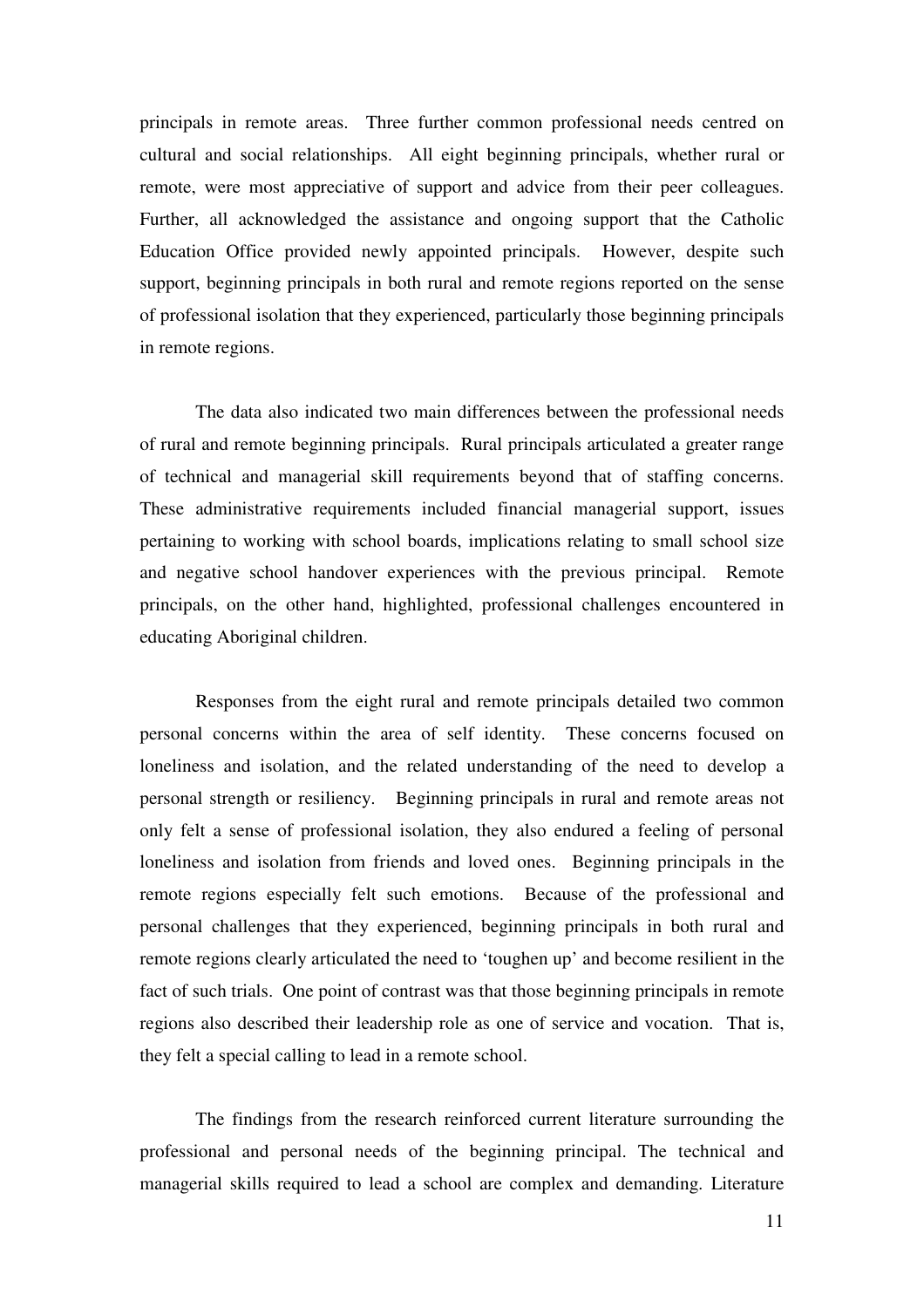identifies that the 'workload intensification' experienced by beginning principals is significant and demands that these areas be addressed (Pietsch & Williamson, 2009). Literature suggests that educational authorities need to reexamine the 'lens' in which they view rural and remote schooling. There is strong indication that a 'one size fits all' mentality prevails when demanding school accountability to broader system priorities and requirements (Wallace & Boylan, 2007). As suggested by a number of researchers, educational authorities need to consider rural and remote schooling with a different 'lens' when developing policies and procedures (Wallace & Boylan, 2007; Wildy & Clarke 2012; Murdoch & Schiller, 2002). With a more context specific view of these types of schools, there can be a critical reflection from educational authorities to garner an understanding of the support that is required that can alleviate some administrative burdens.

 The socialisation of the beginning principal into their role as school leader is an important feature of literature (Lock et al, 2012; Anderson et al., 2010). This research undertaken with rural and remote beginning Catholic school principals, highlights relationships with the community, colleagues and the CEOWA. Literature draws attention to the importance of the beginning principal's preparedness to participate within the broader community to which the school belongs and understand the important role the school has within the community (Wildy & Clarke, 2012; Starr &White, 2008). Literature focusing on the social dimension of the principal's role within the community suggests that it is important that the principal has a public profile and presence; however, this presence can be problematic due to the potential impact on an already time poor beginning principal (Wallace & Boylan, 2007). It would be important that the beginning principal understands the milieu in which the school is located; however, of equal importance is that the community understand the workload responsibilities of the new school leader. The school board can be an educative source and provide support and encouragement to the new leader. As parents and community members, the school board can provide a positive entree into the community and safeguard the beginning principal from any potential social *faux pas*, excessive participation in community events and educate the new leader into the needs of the community in a more paced manner.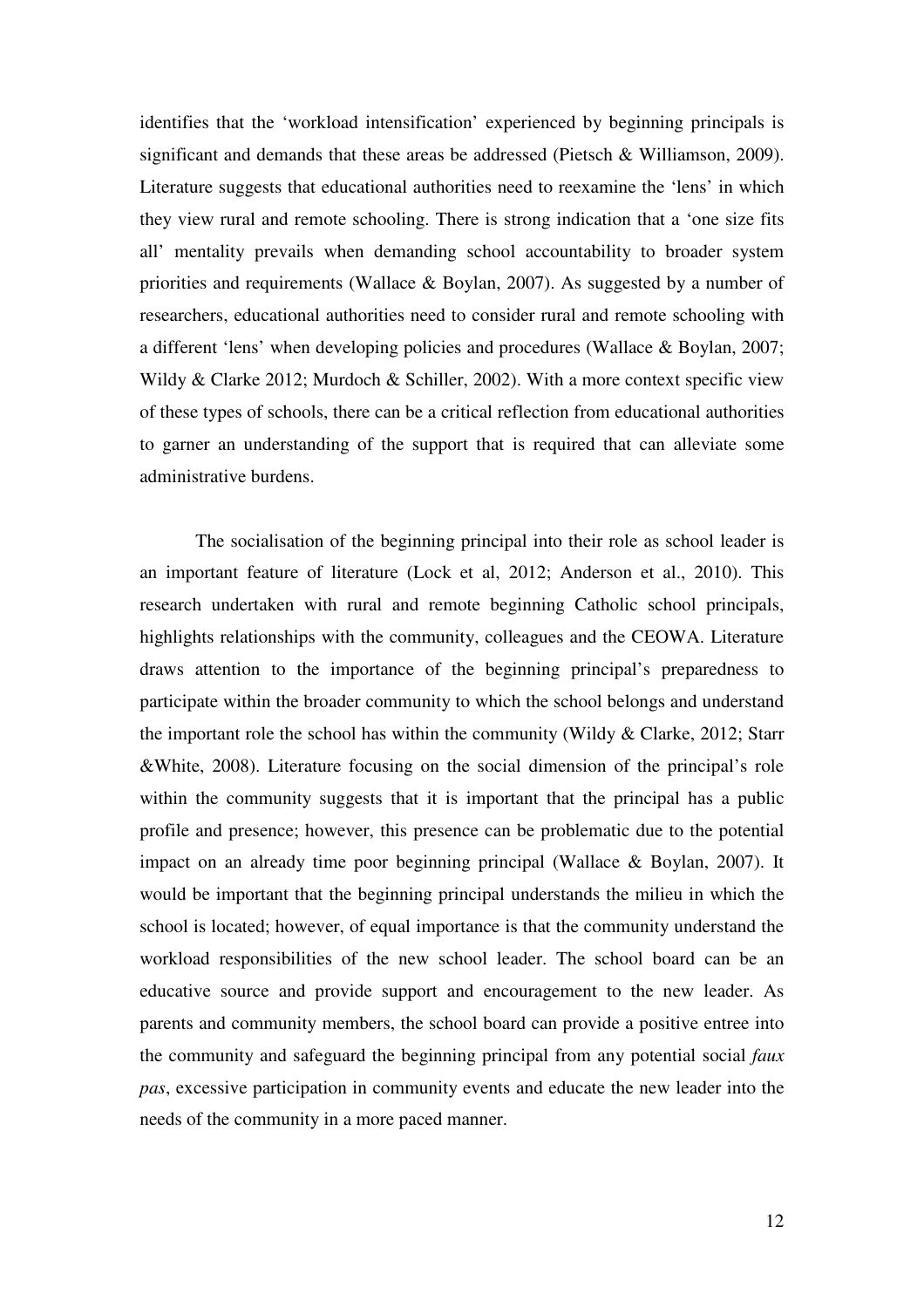The relationship the principal has with his or her colleagues has been a significant comment by all participants of the research. The beginning principals value greatly the wisdom, knowledge and collegial understanding of their peers. Literature supports this finding and recommends that to overcome the professional isolation that is encountered by beginning principals, principal colleagues and principal associations engage more fully with the professional and personal needs of beginning principals (Crow, 2006; O'Mahony & Matthews, 2006). Mentoring is strongly recommended in the literature as a way of nurturing the professional needs of the beginning principal and is regarded as an effective tool in socializing the new leader (O'Mahony & Matthews, 2006). Of equal importance is that the partnering of the mentor and mentee take into consideration the context of the schooling environment and where possible, 'face to face' meetings occur at the actual school site (O'Mahony & Matthews, 2006).

 The research has identified the important role the regional office play in the ongoing support of the beginning principal. Access to the regional officer and consultants has alleviated some of the concerns of the new leader. The location of the regional office is an important element in addressing the contextual needs of rural and remote schooling. The professional services offered by the regional office would ensure that the context of the schools circumstances is addressed. This feature of support offered by CEOWA is reflected in the literature as it goes a long way in ensuring that a rural and remote lens is upon the nature of this type of schooling context (Anderson, et al, 2010).

# **RECOMMENDATIONS**

 This research into the professional and personal needs of beginning principals in Catholic rural and remote schools in Western Australia reveals a number of areas that require attention with regard to supporting the new leader. The authors present four recommendations for consideration. These include: the incumbent principal needing to understand the community in which the school is located and any communal responsibilities pertaining to the principal's role; educational authorities developing a rural and remote 'lens' for decision and policy making purposes; alleviation of professional isolation through considered and purposeful actions by professional principal associations and educational authorities; and preparation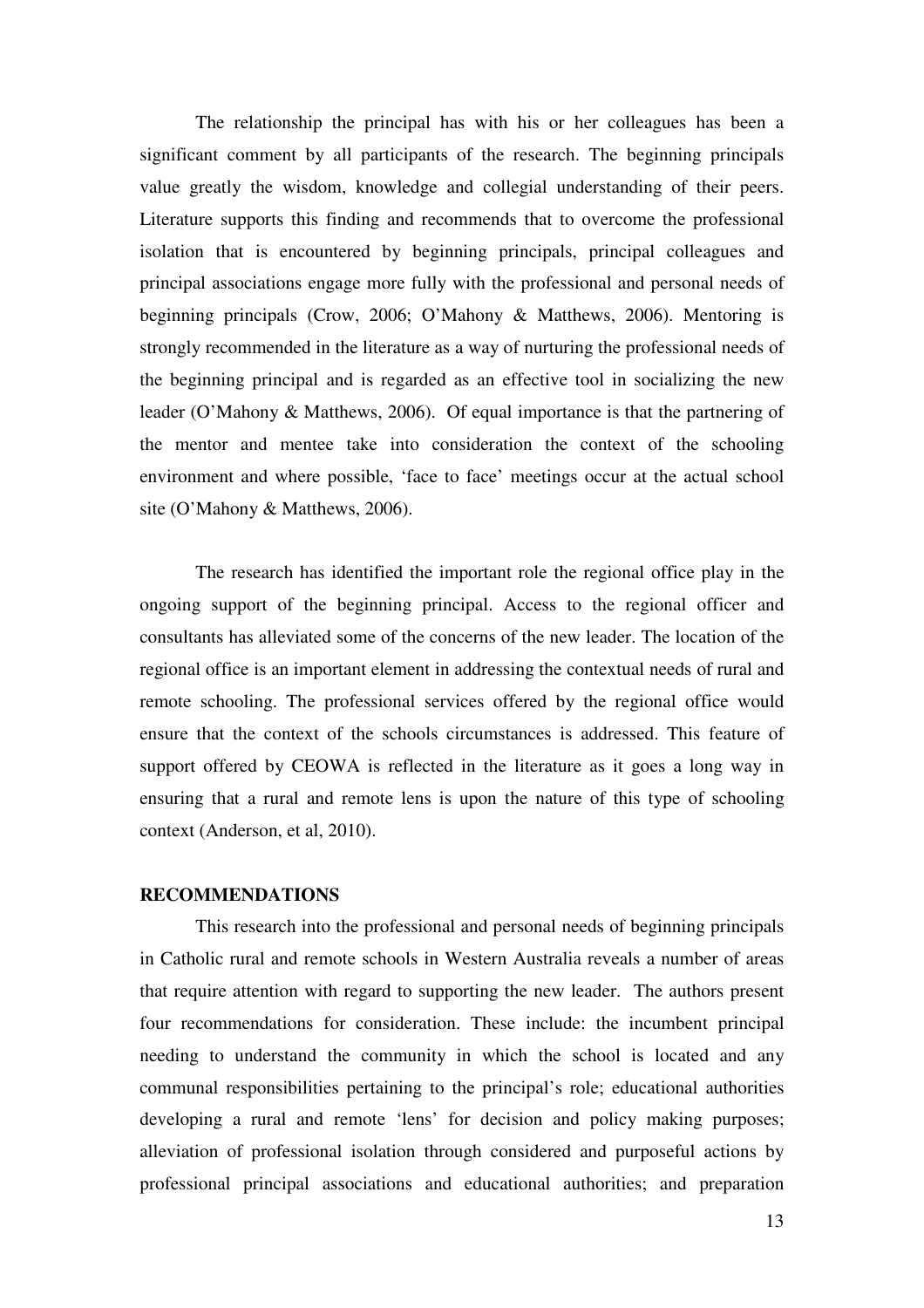programs that are underscored with realistic issues and concerns of leading a rural and remote school.

First, the preparation of the beginning principal into the new leadership role needs to ensure that there is due time spent in understanding the communal part of the principal's role within the school and its broader community. Appreciation of the milieu of the community and its parochial nature requires time. The utilization of community leaders and school board members to ensure that the beginning principal is supported, encouraged and included will ensure that the school is a vibrant part of the community. Particularly, inclusion of the school leader into community activities will alleviate potential social and personal isolation experienced by beginning principals.

 Second, educational authorities need to be mindful of the context to which the rural and remote schools operate. There is no argument that the students in rural and remote schools deserve a quality education. Accountability demands placed on schools to deliver the educational outcomes is necessary; however, there needs to be a mindfulness by educational authorities that rural and remote schools usually have a small number of staff who are typically inexperienced and or limited in leadership skills who have to action the requisite accountabilities. Professional support to these schools requires timely, accessible and context specific assistance by consultants who understand the nature, culture and needs of the school. Placing a rural and remote lens to decision and policy making activities will support more targeted initiatives that will improve the current educational gap that exists between rural and remote schools and their metropolitan counterparts.

 Third, the role of the professional associations and the educational authority need to enhance their relationships with the rural and remote beginning principal. The professional isolation accounted by beginning principals can be lessened by structured, ongoing and context specific programs. These programs can include strong mentor-mentee relationships with the mentors being trained in understanding the rural and remote context; quality time given for the mentor to have face-to-face meetings with their mentee in the rural and remote school site; and targeted professional activities that address the context specific needs such as remote principals gathering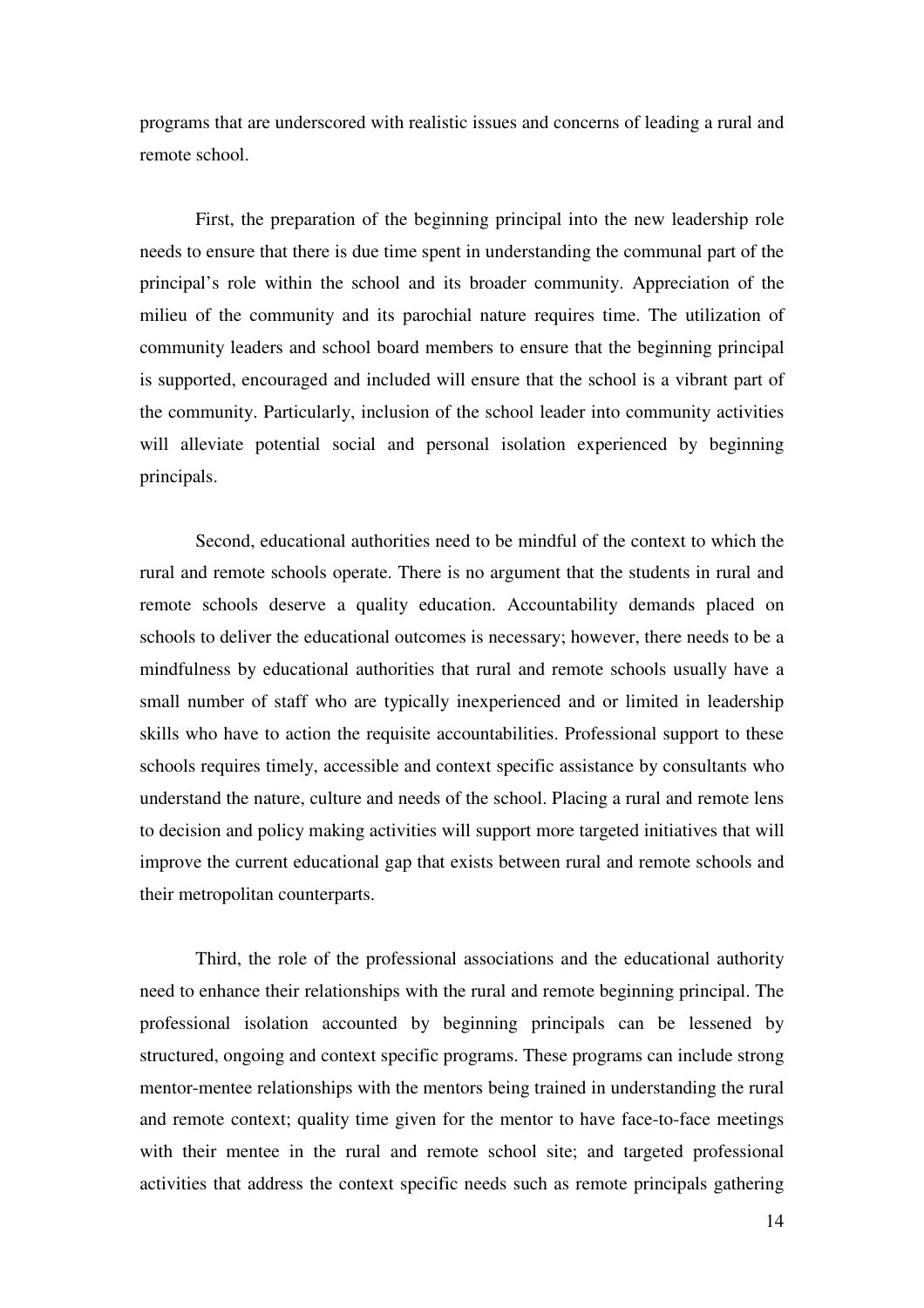to address remote specific issues. Underpinning these possible initiatives is appropriately funded support that does not 'eat into' a limited remote / rural school budget.

 Finally, preparation programs for aspiring principals and newly appointed principals must connect the requirements of leading schools with practical ways of doing so in the rural and remote setting. These developmental programs need to place a greater emphasis on the practical skills required of school principalship within these locations. For example, preparation and developmental programs should have input from community leaders in rural and remote locations who address the cultural and contextual framework of the location and the importance of the public profile of the principal within the community. Exemplary principals who have led rural and or remote schools need to offer their insights into the joys and challenges of principalship. Within Catholic education, rural and remote parish priests should address aspirants and beginning principals, highlighting the importance of the Catholic school in the broader community with a focus on the school's Catholic presence and mission. By connecting the 'theory' with the 'practice' of school leadership in rural and remote contexts, the beginning principal can be more effectively prepared to lead the school.

# **CONCLUSION**

Quality rural and remote education is essential for the many students whose family livelihood lies in rural and remote Australia. Underpinning quality education is strong leadership. It is well documented that rural and remote schools are typically the first appointments for principalship (Murdoch & Schiller, 2002; Clarke, Wildy & Pepper, 2007). This trend is evident in Catholic education in Western Australia. The complexity of leading a school in an increasingly accountable and changing educational landscape, newness to the role of principalship linked with the geographical isolation of rural and remote schools all provide extensive challenges to educational authorities, school communities and most specifically, individual school principals. However, these challenges are not insurmoutable. With careful preparatory leadership programs, the adoption of a rural and remote lens by educational authorities, context specific professional support and an engaged community, beginning principals in rural and remote communities can thrive.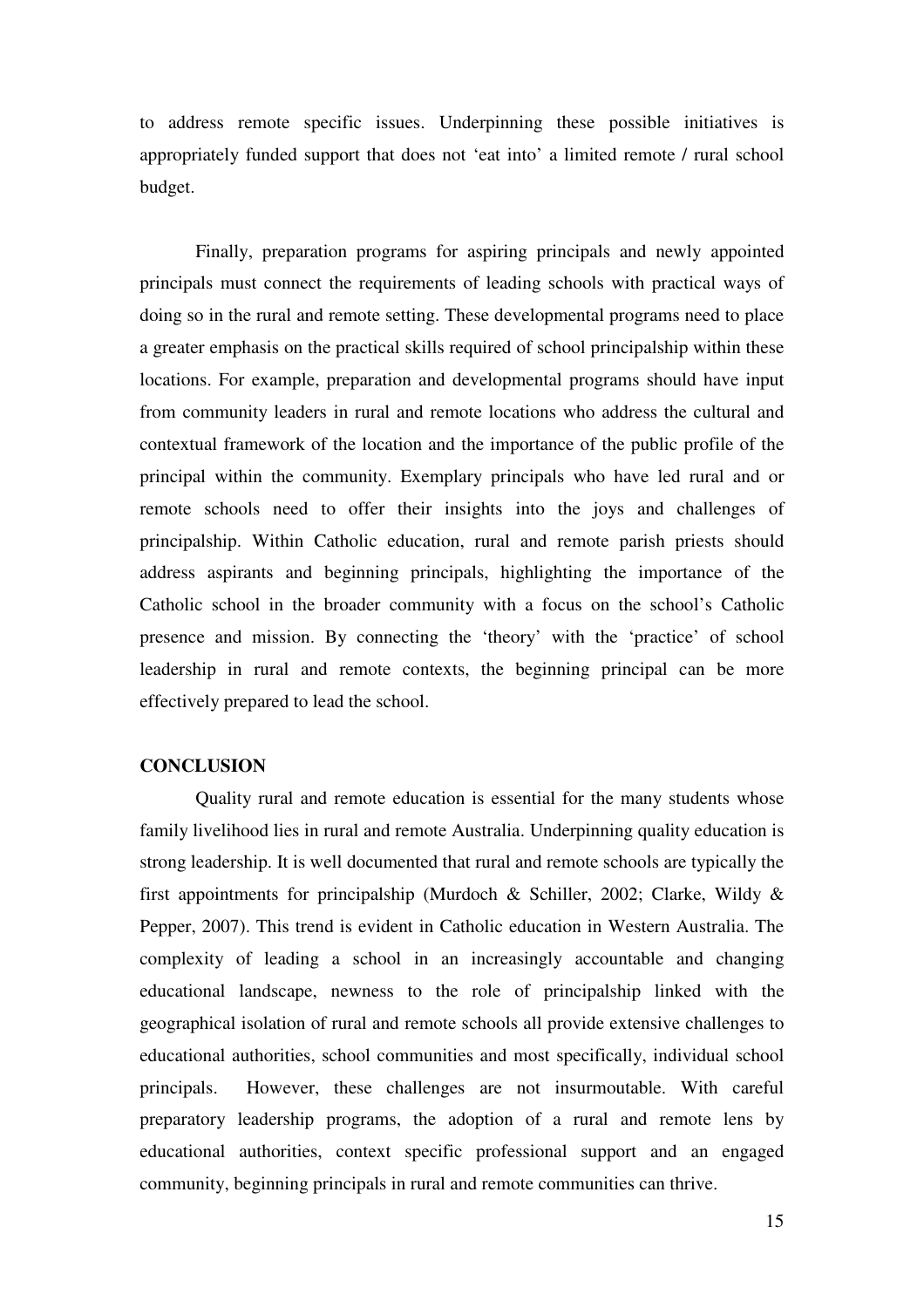#### **REFERENCES**

- Anderson, M., Davis, M., Douglas, P., Lloyd, D., Niven., & Thiele, H. (2010). *A collective act: Leading a small school*. Melbourne: ACER Press.
- Australian Curriculum and Reporting Authority (ACARA), 2012. *Interpreting school profile data: School Facts – Location*. Retrieved from http://www.acara.edu.au/verve/\_resources/Interpreting\_school\_profile\_data.pdf# search=locations.
- Bryman, A. (2008). *Social research method* (3<sup>rd</sup> ed.). Oxford: Oxford University Press.
- Catholic Education Office of Western Australia (CEOWA), 2000. *Deed of Agreement for Principal Appointments, CEOWA.* CEOWA: Perth.
- Clarke, S. & Stevens, E. (2009). Sustainable leadership in small rural schools: Selected Australian vignettes. *Journal of Educational Change*, 10: 277-293.
- Clarke, S., Wildy, H. & Pepper, C. (2007). Connecting Preparation with Reality: Primary principals' experiences of their first year out in Western Australia. *Leading and Managing*, 13 (1),81-90.
- Crow, G.M., (2006). Complexity and the beginning principal in the United States: Perspectives on socialisation. *Journal of Educational Administration*, 44(4), 310 – 325.
- Daresh, J.C. (2006). Beginning the Principalship: A practical guide for new school leaders. (3rd ed). California: Corwin Press.
- Ewington, J., Mulford, B., Kendall, D., Edmunds, B., Kendall, L. & Silins, H. (2008). Successful school principalship in small schools. *Journal of Educational Administration*, 46(5), 545-561.
- Fullan, M. (2004). *Leadership and sustainability; System thinkers in action*. London, UK: Corwin Press.
- Hallinger, P. & Huber, S. (2012). School leadership that makes a difference: international perspectives. *Journal of School Effectiveness and School Improvement*. 23 (4), 359 – 367.
- Halsey, R.J. (2011). Small schools, big future. *Australian Journal of Education*, 55 (1), 5-13.
- Hargreaves, A., & Fink, D. (2006). *Sustainable leadership*. San Francisco: Jossey Bass.
- Hennick, M., Hutter, I. & Bailey, A., (2011). *Qualitative Research Methods*. Thousand Oaks CA: Sage Publications.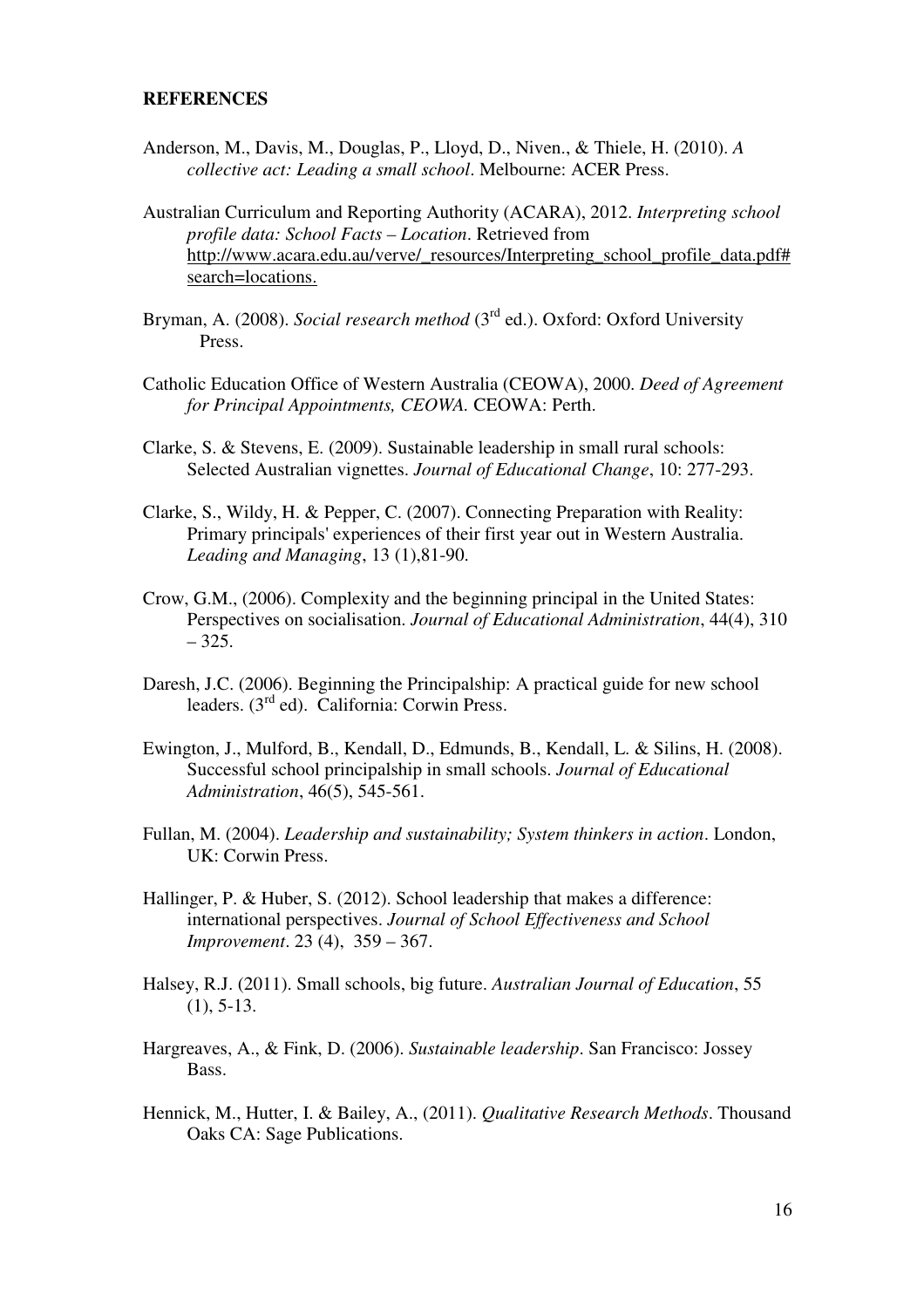- Lock, G., Budgen, F., Lunay, R., & Oakley, G. (2012). The loneliness of the longdistance principal: tales from remote Western Australia. *Australian and International Journal of Rural Education,* 22(2), 65-77.
- Miles, M.B. and Huberman, A.M., (1994). *Qualitative Data Analysis (2nd ed.).* Thousand Oaks CA: Sage Publications.
- Moller, J., (2009). School leadership in an age of accountability: Tensions between managerial and professional accountability. *Journal of Educational Change*, 10, 37 - 46
- Murdoch, D., & Schiller, J. (2002). Teaching principals in smaller primary schools: their issues, challenges and concerns. *Paper presented at the AARE conference, Brisbane*. Retrieved from www.aare.edu.au/02pap/mur02145.htm.
- O'Mahony, G.R., & Matthews, R.J., (2006). Wisdom meets hope: Mentoring Relationships Supporting the Development of Beginning Principals. *Leading and Managing*, 12 (1), 16-30.
- Pietsch, B., & Williamson, J. (2009). Beyond the black stump: dilemmas and tensions facing new principals in remote NSW. Proceedings of '*Teacher education crossing borders: Cultures, contexts, communities and curriculum*' annual conference of the Australian Teacher Education Association (ATEA), Albury, 28 July.
- Robinson, V. (2007). School Leadership and Student Outcome: Identifying What Works and Why. *ACEL Monograph Series* No. 41, 1 – 28.
- Southworth, G., (1995). Reflections on mentoring for new school leaders. *Journal of EducationalAdministration*, 33 (5), 17 – 28.
- Stake, R.E. (2010). *Qualitative research*. N.Y.:The Guildford Press.
- Starr, K., & White, S. (2008). The small rural school principalship: Key challenges and cross-school responses. *Journal of Research in Rural Education*, 23(5), 1- 12.
- The Bush Tracks Research Collective. (2005). *Bush tracks: Exploring rural teaching transitions*. Paper presented at the annual meeting of AARE, Parramatta, UWS. Retrieved from www.aare.edu.au/05pap/mcc05688.pdf.
- Wallace, A., & Boylan, C. (2007). Reawakening education policy and practice in rural Australia. In N. Rees, D. Boyd, && E. Terry (Eds.), *23rd National Rural Education Conference Proceedings. Collaboration for success in rural and remote education and training* (pp. 15-29). Perth: SPERA.
- Western Australia Department of Education. (2011). *Demonstrating agility and resiliency.Innovative Strategies for Small and Remote Schools.* Retrieved from http://det.wa.edu.au/partnershipschools/detcms/cmsservice/download/asset/?asse t  $i=13821039$